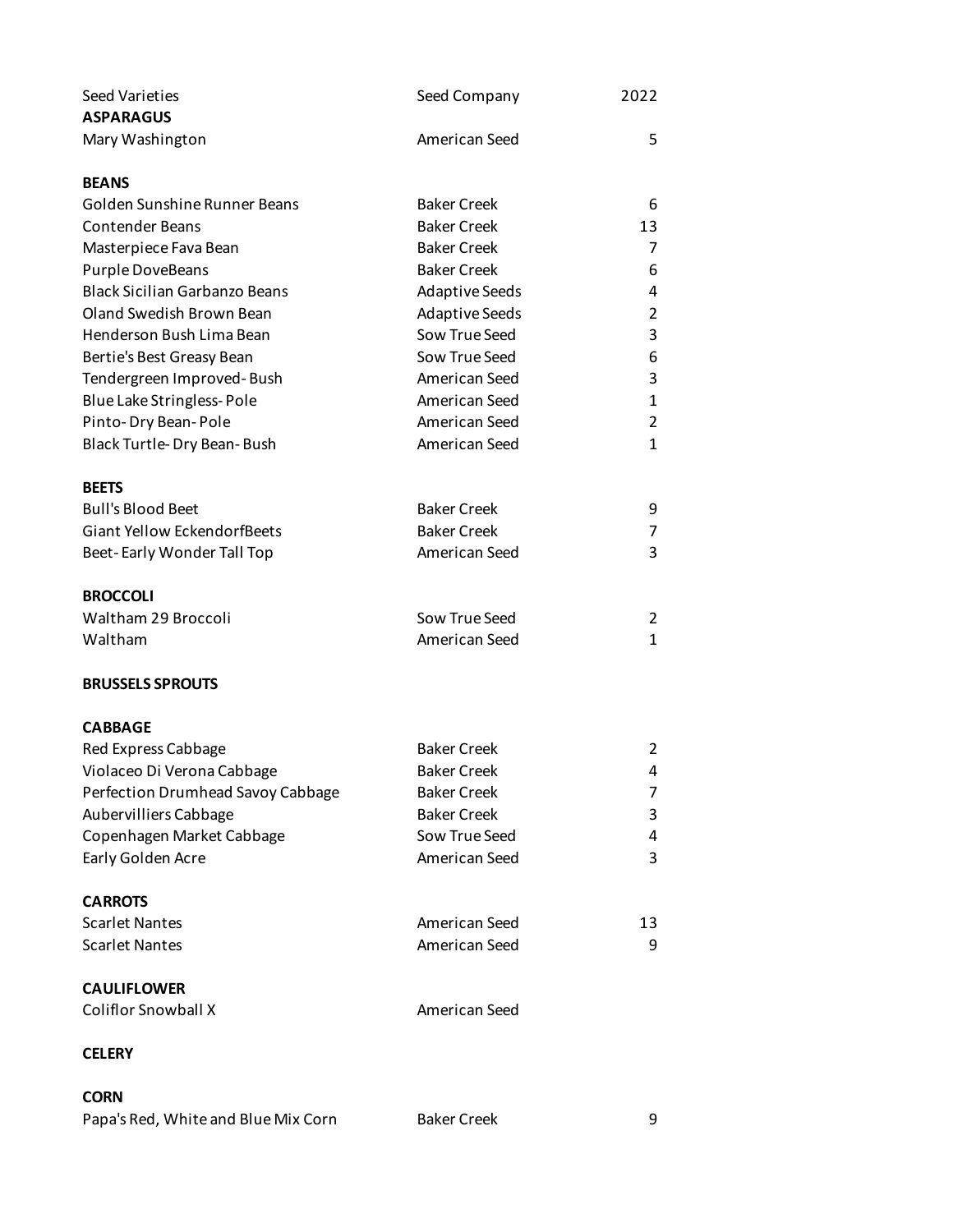| Top Hat Sweet Corn                                       | Siskiyou Seeds        |    | 12             |
|----------------------------------------------------------|-----------------------|----|----------------|
| Country Gentleman Sweet Corn                             | Sow True Seed         |    | 17             |
| Stowell's Evergreen                                      | American Seed         |    | 3              |
| Golden Cross Bantam Hybrid                               | American Seed         |    | $\overline{2}$ |
| <b>CUCUMBER</b>                                          |                       |    |                |
| Delikatesse Cucumber                                     | <b>Baker Creek</b>    |    | 9              |
| <b>DAR Cucumber</b>                                      | <b>Baker Creek</b>    |    | 5              |
| Lemon Cucumber                                           | Siskiyou Seeds        |    | 4              |
| Early Fortune Cucumber                                   | <b>Baker Creek</b>    |    | 1              |
| Suyo Long Slicing Cucumber                               | Sow True Seed         |    | $\overline{2}$ |
| White Spine                                              | American Seed         |    | 5              |
| Poinsett                                                 | American Seed         |    | 4              |
| <b>National Pickling</b>                                 | American Seed         |    | $\overline{2}$ |
| <b>EGGPLANT</b>                                          |                       |    |                |
| Astrakom Eggplant                                        | <b>Adaptive Seeds</b> |    | 3              |
| Astrakom Eggplant                                        | <b>Baker Creek</b>    |    | 9              |
| New York Improved Eggplant                               | <b>Baker Creek</b>    |    | 5              |
| <b>Black Beauty Eggplant</b>                             | <b>Local Donation</b> | ?? |                |
| <b>FLOWERS</b>                                           |                       |    |                |
| <b>Princess Mix Calendulas</b>                           | Siskiyou Seeds        |    | 2              |
| Alyssum-Royal Carpet                                     | American Seed         |    | 4              |
| Aster-Crego Mixed Colors                                 | American Seed         |    | 3              |
| Bachelor Button-Cyanus Double Mixed Colors American Seed |                       |    | 1              |
| Bachelor Button-Polka Dot Mixed Colors                   | American Seed         |    | 5              |
| <b>Coleus-Rainbow Mix</b>                                | American Seed         |    | 8              |
| Dahlia-Rainbow Mixed Colors                              | American Seed         |    | 3              |
| Four-O'Clock-Mixed Colors                                | American Seed         |    | $\overline{2}$ |
| Larkspur-Giant Imperial Mixed Colors                     | American Seed         |    | 3              |
| Morning Glory-Grandpa Ott                                | American Seed         |    | $\mathbf{1}$   |
| Marigold-Queen Sophia                                    | American Seed         |    | 11             |
| Nasturium-Dwarf Jewel Mixed Colors                       | American Seed         |    | 2              |
| Perennial Mix                                            | American Seed         |    | 5              |
| <b>Phlox-Beauty Dwarf Mixed Colors</b>                   | American Seed         |    | 5              |
| Sweet Pea-Early Flowering Mixed Colors                   | American Seed         |    | 3              |
| Snapdragon-Dwarf Magic Carpet Mixed Colors American Seed |                       |    | 11             |
| Sunflower-Velvet Queen                                   | American Seed         |    | 6              |
| Sunflower-Evening Sun Mixed Colors                       | American Seed         |    | 10             |
| Sunflower-Autumn Beauty                                  | American Seed         |    | 14             |
| Sunflower-Border Mix                                     | American Seed         |    | 7              |
| Sunflower-Dwarf Teddy Bear                               | American Seed         |    | 4              |
| Verbena-Florist Mixed Colors                             | American Seed         |    | 7              |
| Zinnia-Early Bird                                        | American Seed         |    | 2              |
| Zinnia-Giant Cactus Mixed Colors                         | American Seed         |    | 5              |
| Zinnia-Lilliput Mix Color                                | American Seed         |    | 4              |
| Zinnia-State Fair Mixed Colors                           | American Seed         |    | 11             |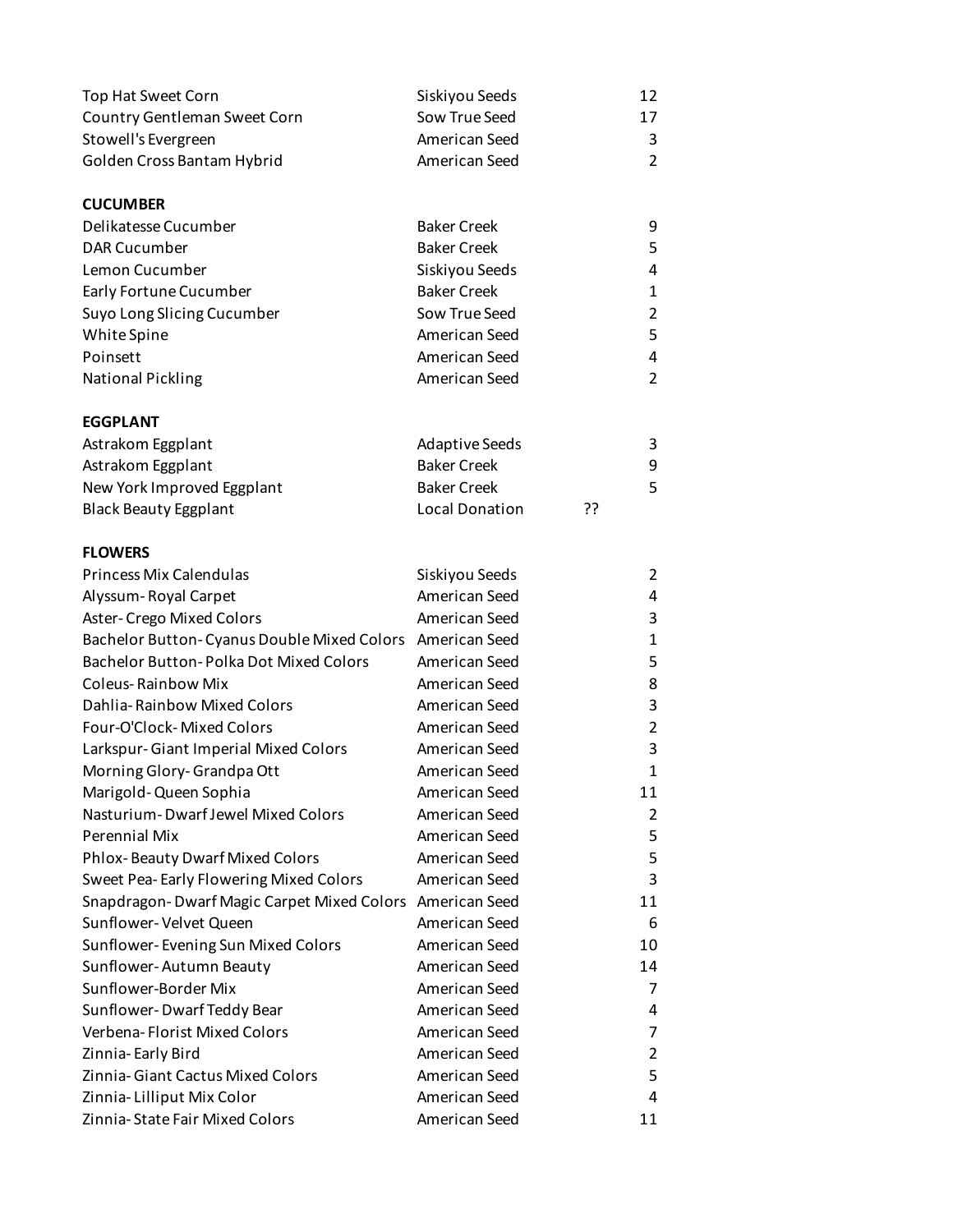| Sunflowers                            | Local Donation        | 5. |
|---------------------------------------|-----------------------|----|
| Sunflowers-Tiger's Eye                | <b>Local Donation</b> | 10 |
| Marigolds                             | <b>Local Donation</b> | 15 |
| <b>Mexican Marigolds</b>              | <b>Local Donation</b> | 30 |
| Zinnia-Semi-Dwarf Pumila Mixed Colors | American Seed         | 1. |

# **FRUITS**

### **GRAINS**

| Foster Flax Grain        | <b>Adaptive Seeds</b> | 5. |
|--------------------------|-----------------------|----|
| Aukses Millet Grain      | <b>Adaptive Seeds</b> | 15 |
| Miriah Leaf Amaranth     | <b>Adaptive Seeds</b> | 3  |
| Opopeo Amaranth          | <b>Baker Creek</b>    | 2  |
| Golden Giant Amaranth    | Siskiyou Seeds        | q  |
| Dreadlocks Amaranth      | <b>Baker Creek</b>    | 4  |
| Rio San Lorenzo Amaranth | <b>Adaptive Seeds</b> | 4  |

## **GREENS**

| Amsterdam Prickly Seeded Spinach  | <b>Baker Creek</b>    |    | 13             |
|-----------------------------------|-----------------------|----|----------------|
| Cornet de la Loire Escarole       | <b>Adaptive Seeds</b> |    | 4              |
| Trieste Sweet Chicory             | <b>Adaptive Seeds</b> |    | 3              |
| Spicy Mesclun Mix Greens          | Sow True Seed         |    | 6              |
| Oak Fire Mustard                  | <b>Adaptive Seeds</b> |    | $\overline{c}$ |
| Katsuona Mustard                  | <b>Baker Creek</b>    |    | 3              |
| Luck Dragon Pak Choi              | <b>Adaptive Seeds</b> |    | 6              |
| Verdil Spinach                    | <b>Adaptive Seeds</b> |    | 3              |
| Slogun Lettuce                    | <b>Adaptive Seeds</b> |    | 3              |
| Oyster Leaf                       | <b>Baker Creek</b>    |    | 4              |
| Mizuna Early Japanese Green       | <b>Baker Creek</b>    |    | 6              |
| Pickling Plume Lettuce            | <b>Baker Creek</b>    |    | $\overline{2}$ |
| Leaf Burdock                      | <b>Baker Creek</b>    |    | 6              |
| <b>Fordhook Giant Swiss Chard</b> | <b>Baker Creek</b>    |    | 3              |
| Bionda di Lyon Swiss Chard        | <b>Baker Creek</b>    |    | 3              |
| <b>Barese Swiss Chard</b>         | <b>Baker Creek</b>    |    | $\overline{1}$ |
| Verde De Taglio Swiss Chard       | <b>Baker Creek</b>    |    | 3              |
| Triumpheter Lettuce               | <b>Baker Creek</b>    |    | 4              |
| D'Hiver de Sainte Marthe Lettuce  | <b>Adaptive Seeds</b> |    | $\overline{2}$ |
| Angustana Celtuce Lettuce         | <b>Adaptive Seeds</b> |    | 3              |
| Oak Leaf Lettuce                  | <b>Baker Creek</b>    |    | $\overline{1}$ |
| <b>Upland Creasy Greens Cress</b> | Sow True Seed         |    | 4              |
| Forellenschluss Lettuce           | Ann Arbor Seed Co     |    | 3              |
| Mustard-Spinach Tendergreen       | American Seed         |    | 3              |
| Spinach-Correnta Hybrid           | American Seed         |    | 6              |
| Lettuce-Grand Rapids Leaf         | American Seed         |    | $\overline{2}$ |
| Kale                              | <b>Local Donation</b> | ?? |                |
|                                   |                       |    |                |

### **HERBS**

Basil- Spicy Globe **American** Seed 6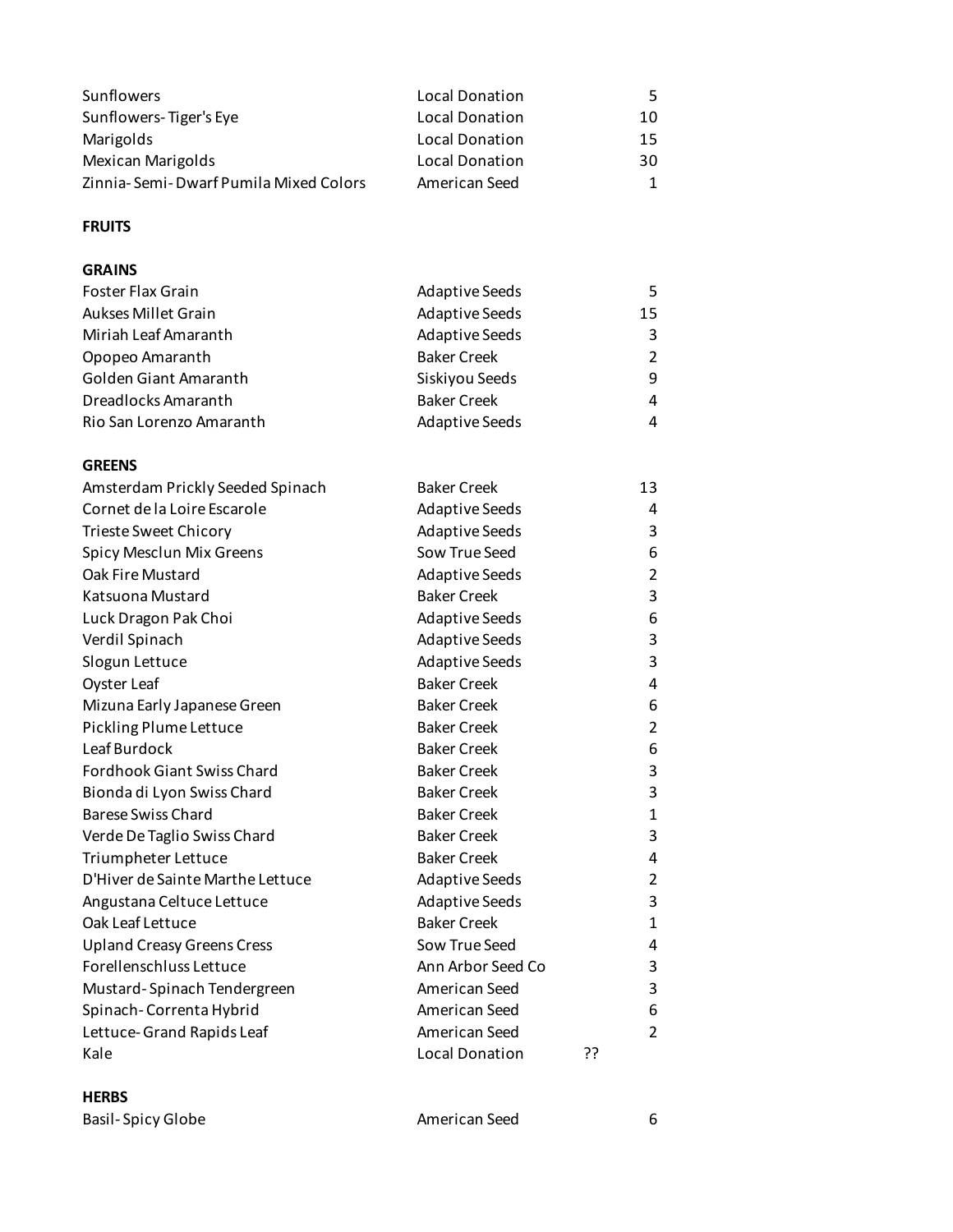| <b>Bouquet Dill</b>                | Sow True Seed         | 2              |
|------------------------------------|-----------------------|----------------|
| Hon Chirimen Shiso or Perilla Herb | <b>Baker Creek</b>    | $\overline{2}$ |
| <b>Perfection Fennel</b>           | Siskiyou Seeds        | 11             |
| Artemesia Wormwood                 | Siskiyou Seeds        | $\overline{2}$ |
| Dill-Long Island Mammoth           | American Seed         | 6              |
| Oregano                            | American Seed         | 6              |
| Parsley-Italian Flat Leaf          | American Seed         | 6              |
| <b>Basil-Sweet Italian</b>         | American Seed         | 16             |
| Cilantro-Coriander                 | American Seed         | 16             |
| <b>MELONS</b>                      |                       |                |
| Kiku Chrysanthemum Melon           | <b>Baker Creek</b>    | 5              |
| Kansas Melon                       | Siskiyou Seeds        | 9              |
| Kazakh Melon                       | <b>Adaptive Seeds</b> | 5              |
| Sakata's Sweet Melon               | <b>Baker Creek</b>    | 5              |
| Cantaloupe-Hearts of Gold          | American Seed         | $\overline{2}$ |
| Watermelon-Sugar Baby              | American Seed         | 8              |
| Watermelon-Charleston Gray         | American Seed         | 6              |
| Watermelon-Sugar Baby              | American Seed         | 4              |
| <b>ONIONS</b>                      |                       |                |
| <b>Autumn Giant Leek</b>           | <b>Baker Creek</b>    | 3              |
| Giant Musselburgh Leek             | <b>Baker Creek</b>    | 4              |
| <b>Brunswick Onion</b>             | <b>Baker Creek</b>    | 3              |
| Southport Red Globe Onion          | <b>Baker Creek</b>    | 2              |
| North Holland Blood Red Onion      | <b>Baker Creek</b>    | 2              |
| Jaune Paille Des Vertus Onion      | <b>Baker Creek</b>    | 4              |
| Texas Grano 502                    | American Seed         | 1              |
| <b>PARSNIP</b>                     |                       |                |
| <b>Hollow Crown Parsnip</b>        | Sow True Seed         | 19             |
| <b>PEAS</b>                        |                       |                |
| Desiree Dwarf Blauwschokkers Peas  | <b>Baker Creek</b>    | 5              |
| Sugar Magnolia Tendril Pea         | <b>Baker Creek</b>    | 8              |
| Improved Maestro Pea               | <b>Baker Creek</b>    | 11             |
| De Grace Peas                      | <b>Baker Creek</b>    | 18             |
| Carouby De Maussane Peas           | <b>Baker Creek</b>    | 13             |
| Spring Blush Tendril Peas          | <b>Baker Creek</b>    | 10             |
| Green Arrow Shelling Pea           | Sow True Seed         | 2              |
| Sugar Daddy                        | American Seed         | 1              |
| Little Marvel                      | American Seed         | 2              |
| <b>PEPPERS</b>                     |                       |                |
| Violet Sparkle Pepper              | <b>Baker Creek</b>    | 2              |
| Aji Crystal Hot Pepper             | <b>Adaptive Seeds</b> | 8              |
| Jimmy Nardello Sweet Pepper        | Ann Arbor Seed Co     | 5              |
| Habanero Orange Hot Pepper         | Sow True Seed         | 4              |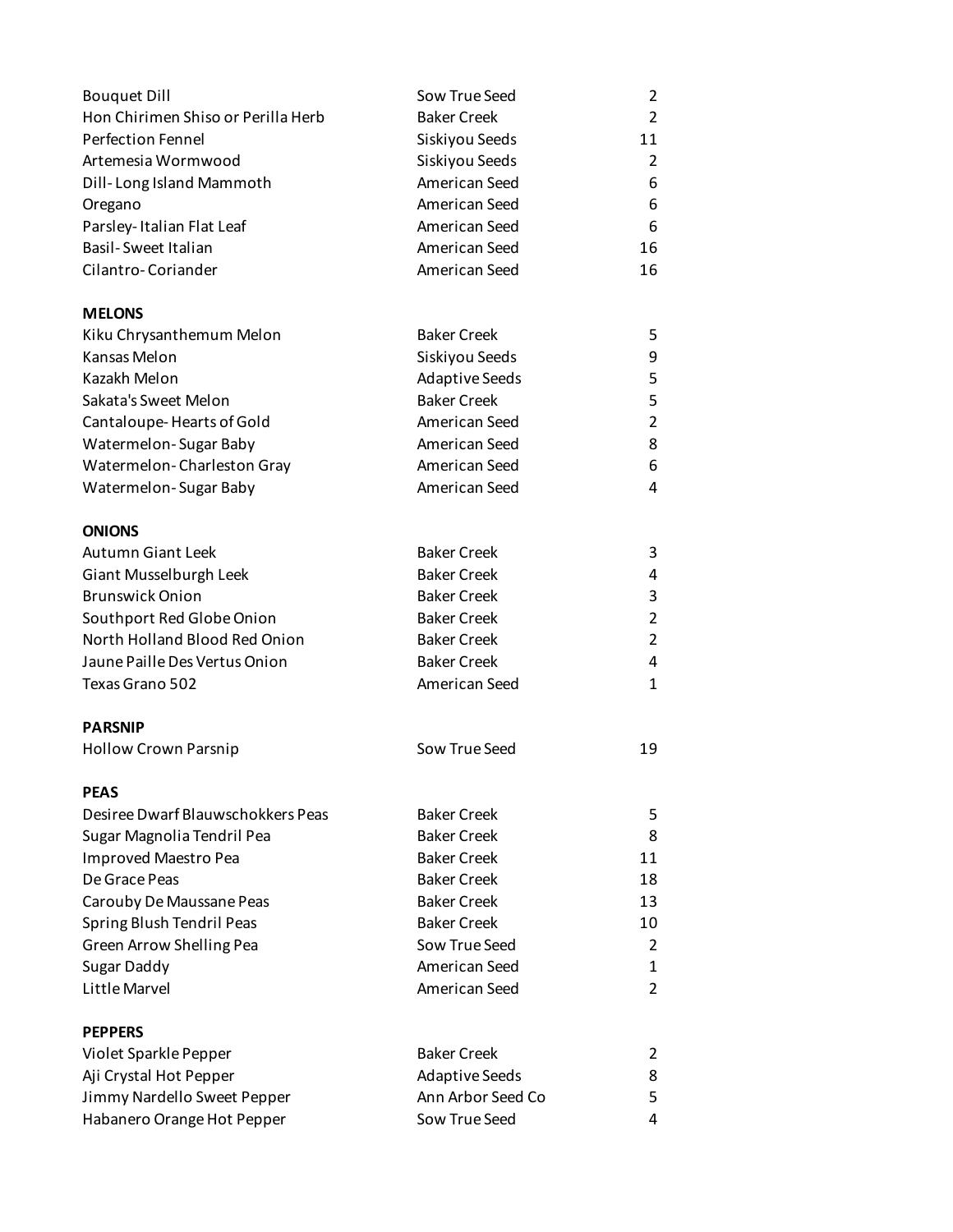| Ring of Fire Cayenne Hot Pepper          | Ann Arbor Seed Co     |    | 5                       |
|------------------------------------------|-----------------------|----|-------------------------|
| Poblano                                  | American Seed         |    | $\mathbf{1}$            |
| Habanero                                 | American Seed         |    | $\overline{c}$          |
| Jalapeno Chili                           | American Seed         |    | $\overline{7}$          |
| Jalapeno Early                           | American Seed         |    | $\overline{2}$          |
| Chile Cayenne                            | American Seed         |    | 3                       |
| Sweet Banana                             | American Seed         |    | $\overline{c}$          |
| Cubanelle                                | American Seed         |    | $\overline{2}$          |
| <b>Grand Bell Mix</b>                    | American Seed         |    | 6                       |
| <b>RADISH</b>                            |                       |    |                         |
| Rat's Tail, Singara Radish               | <b>Baker Creek</b>    |    | 5                       |
| Sakurajima Giant Radish                  | <b>Baker Creek</b>    |    | 9                       |
| Sparkler White Top                       | American Seed         |    | $\overline{c}$          |
| <b>Black Spanish</b>                     | American Seed         |    | $\mathbf{1}$            |
| Early Scarlet Globe                      | American Seed         |    | 3                       |
| <b>SQUASH</b>                            |                       |    |                         |
| Table King Bush Squash                   | <b>Baker Creek</b>    |    | $\overline{2}$          |
| Tondo Scuro Di Piacenza Squas            | <b>Baker Creek</b>    |    | 9                       |
| Desi Squash                              | <b>Baker Creek</b>    |    | 10                      |
| Costata Romanesco Zucchini               | Ann Arbor Seed Co     |    | 5                       |
| Table Gold Squash                        | <b>Local Donation</b> |    | 10                      |
| Iran Squash                              | Local Donation        |    | 6                       |
| <b>Big Max Pumpkin</b>                   | American Seed         |    | $\overline{7}$          |
| Yellow Summer Crookneck Squash           | American Seed         |    | 4                       |
| Waltham Butternut Squash                 | American Seed         |    | $\mathbf{1}$            |
| Grey Zucchini                            | American Seed         |    | 5                       |
| <b>Butter and White Pumpkins</b>         | <b>Local Donation</b> | ?? |                         |
| Table Gold Squash                        | <b>Local Donation</b> | ?? |                         |
| <b>TOMATO</b>                            |                       |    |                         |
| Sub Artic Plenty/World's Earliest Tomato | <b>Baker Creek</b>    |    | $\overline{\mathbf{c}}$ |
| Auld Sod Tomato                          | <b>Adaptive Seeds</b> |    | 4                       |
| Lila Sari Tomato                         | <b>Adaptive Seeds</b> |    | 4                       |
| <b>Black Krim Tomato</b>                 | <b>Baker Creek</b>    |    | 5                       |
| Wheatley's Frost Resistant Tomato        | <b>Adaptive Seeds</b> |    | 1                       |
| <b>Betalux Tomato</b>                    | <b>Baker Creek</b>    |    | 9                       |
| Sasha's Altai Tomato                     | <b>Adaptive Seeds</b> |    | 5                       |
| Principe Borghese Tomato                 | Sow True Seed         |    | 5                       |
| <b>Yellow Pear</b>                       | American Seed         |    | 7                       |
| <b>Rio Grande</b>                        | American Seed         |    | 6                       |
| Oregon Spring                            | American Seed         |    | 3                       |
| Tomatillo-Purple                         | American Seed         |    | $\overline{c}$          |
| <b>Beefsteak</b>                         | American Seed         |    | $\overline{c}$          |
| <b>TURNIP</b>                            |                       |    |                         |

# Hida Beni Red Turnip **Baker Creek** 5